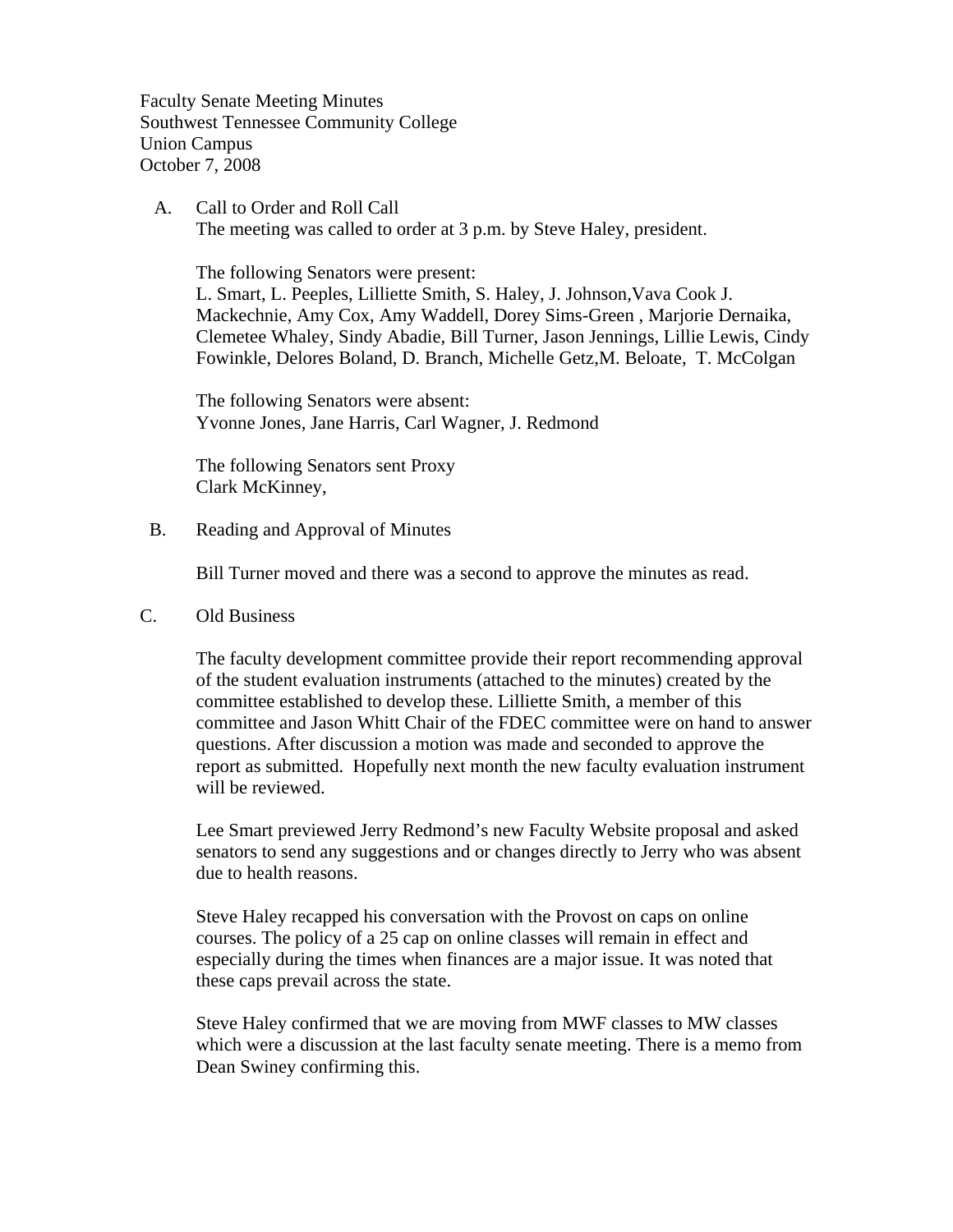The meeting was adjourned to welcome Dr. Essex and the senior staff to join the Senate for an open forum with emphasis on the financial state of the college. One of the major messages Dr Essex put forth was if we could get enrollment to 15,000 we would not have to worry about financial issues. The discussion answered many questions and rumors of the senate members and visiting faculty.

\*Senate Sharepoint Web Site: http://internal.southwest.tn.edu/fac-senate/

| 2008-2009 Senate |  |
|------------------|--|
|------------------|--|

| President: Steve Haley | shaley@southwest.tn.edu | 5635 |
|------------------------|-------------------------|------|
|                        |                         |      |

Division Senators: Division Senators of Liberal Studies and Education - Five Seats. (Developmental Studies, Education, Fine Arts/Language and Literature, Social and Behavioral Science/Criminal Justice)

| Jane Harris $(08-09)$                | maharris | Fine Arts/Lang Lit             | 4246 |
|--------------------------------------|----------|--------------------------------|------|
| Doug Branch (08-09)                  | dbranch  | Fine Arts/Lang. and Lit.       | 4483 |
| Lilliette Smith (08-09)              | lismith  | Social Behav. Sci./Crim. Just. | 4125 |
| Marjorie Dernaika(08-10) mderernaika |          | Developmental Studies          | 4474 |
| Darcy Sims-Green (08-10) dsgree      |          | Sci/Crim Justice               | 4278 |

Division Senators of Business, Career Studies and Technology - Five Seats. (Accountacy/Office Adm./Career Studies, Business Adm. and Paralegal Studies, Information Tech/Graphic Arts, Engineering Tech., Industrial and Environ.Tech.)

|                               |               | Jerry Redmond(08-09) jredmond Information Tech., Graph. Arts. | 4410 |
|-------------------------------|---------------|---------------------------------------------------------------|------|
| Michelle Gietz (08-10)        | mgietz        | Business/Acct/Paralegal                                       | 5490 |
| Lee Smart $(08-10)$           | <i>lsmart</i> | Business/Acct/Paralegal                                       | 5076 |
| Clemetee Whaley(08-09)cwhaley |               | Information Tech – Prog                                       | 4516 |
| Sinde Abadie (08-10) csabadie |               | Business/Acct/Paralegal                                       | 4409 |

Division Senators of Math, Natural Sciences, & Health Sciences - Four Seats. (Nursing, Mathematics, Natural Sciences, Allied Health)

| Bill Turner $(08-09)$                      | wturner | Mathematics             | 6023 |
|--------------------------------------------|---------|-------------------------|------|
| Amy $Cox(08-10)$                           | acox    | <b>Allied Health</b>    | 5390 |
| Jason Jennings (08-10) jbjennings          |         | Natural Sciences        | 5679 |
| Amy Waddell(08-10) awaddell                |         | <b>Natural Sciences</b> | 5224 |
| <b>Department Senators:</b>                |         |                         |      |
| Division: Business, Career Studies & Tech. |         |                         |      |

Departments:

a. Business Administration/Accountancy and Paralegal Studies

- b. Office Administration/Information Technologies and Hospitality Mgt.
- c. Engineering Technologies
- d. Industrial & Environmental Technologies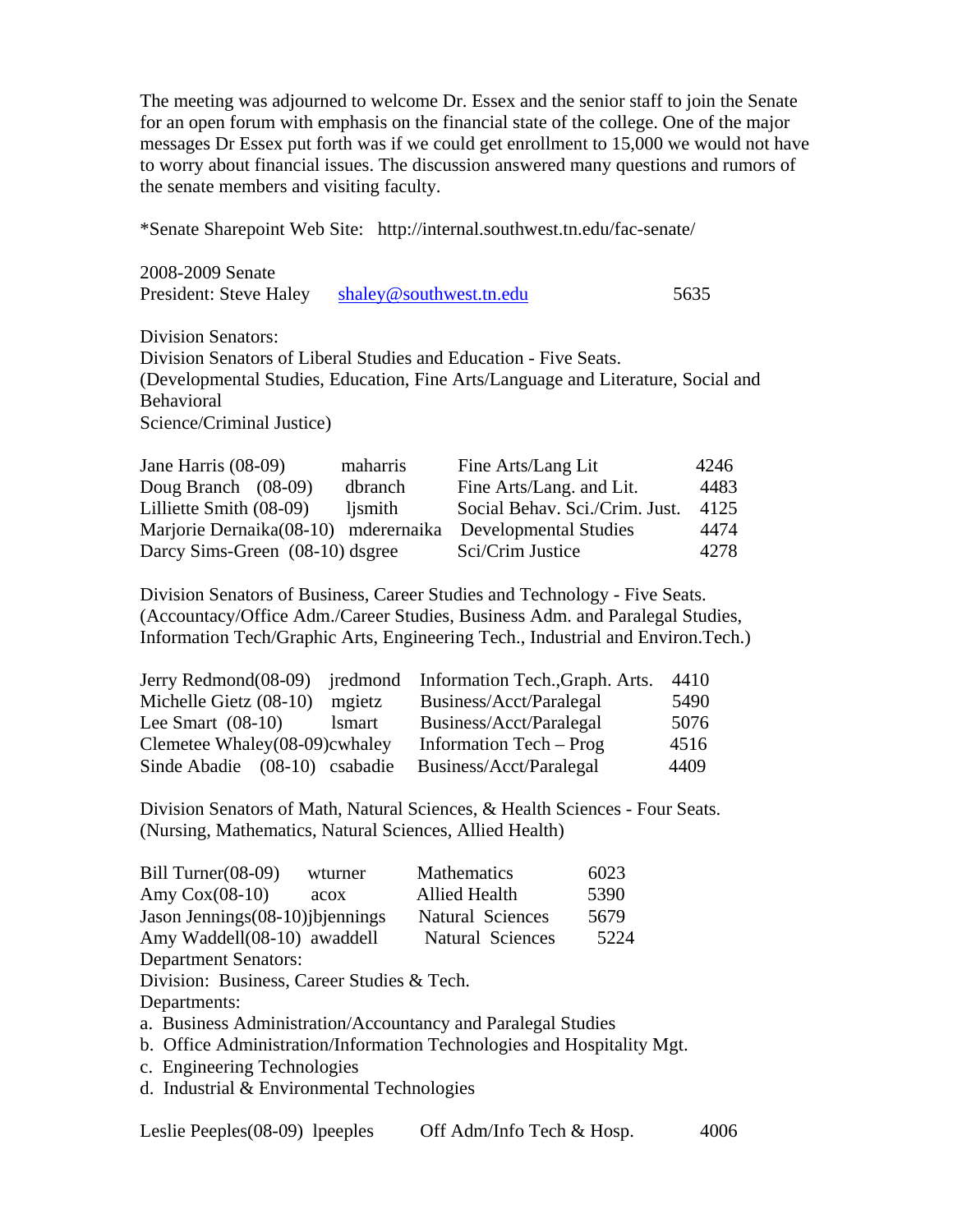| Lillie Lewis $(08-09)$<br><b>Ilewis</b> | Business/Acct/Paralegal       | 4547 |
|-----------------------------------------|-------------------------------|------|
| Cindy Fowinkle (08-09)lkfowinkle        | Engineering Tech.             | 4665 |
| Carl Wagner $(08-09)$ cwagner           | Industrial and Environ. Tech. | 4160 |

Division: Liberal Studies & Education

Departments:

a. Developmental Studies

b. FineArts, Languages, and Literature

c. Education

d. Social & Behavioral Science/ Criminal Justice

| Mickey Beloate (08-09) mbeloate | <b>Developmental Studies</b>      | 6017 |
|---------------------------------|-----------------------------------|------|
| Vava $Cook(08-10)$<br>vcook     | Educationm                        | 5347 |
| Clark McKinne(08-10) cmckinney  | Social Sciences/Behav Sci         | 5347 |
| Yvonne Jones $(08-09)$ yjones   | Fine Arts/Language and Literature | 5215 |

Division: Math, Natural Sciences & Health Sciences Departments: a. Mathematics b. Natural Sciences c. Nursing d. Allied Health

| Tamara McColgan(08-09 tmccolga        | <b>Mathematics</b>     | 5530 |
|---------------------------------------|------------------------|------|
| Joyce Johnson $(08-10)$<br>jdjohnson7 | <b>Natural Science</b> | 6057 |
| Joan Mackechnie (08-09) jmackechnie   | <b>Nursing</b>         | 5432 |
| Delores Boland (08-10) dboland        | Allied Health          | 5542 |

Senators are exempt from serving on other standing committees.

# **Student Course Evaluation Instrument for Split Classes (Draft)**

*This form enables you to rate both the instructor and the course on several characteristics. Please respond as accurately and honestly as you can. Your instructor*  will receive overall evaluation results for this class after final grades have been *submitted. A free response section is provided for your comments.* 

**Instructor/Course Information** (Responses: Strongly Agree, Agree, No Opinion, Disagree, Strongly Disagree)

- 1. The course site was well organized and easy to navigate.
- 2. The instructor conducted the course in a way that accomplished the stated course objectives.
- 3. The instructor was effective in utilizing distance learning technology.
- 4. In lecture sessions, the instructor used class time effectively.
- 5. Course information including course goals/objectives and grading procedures was made available.
- 6. The course activities and assignments contributed to my learning.
- 7. The instructor's response to graded work was timely and appropriate.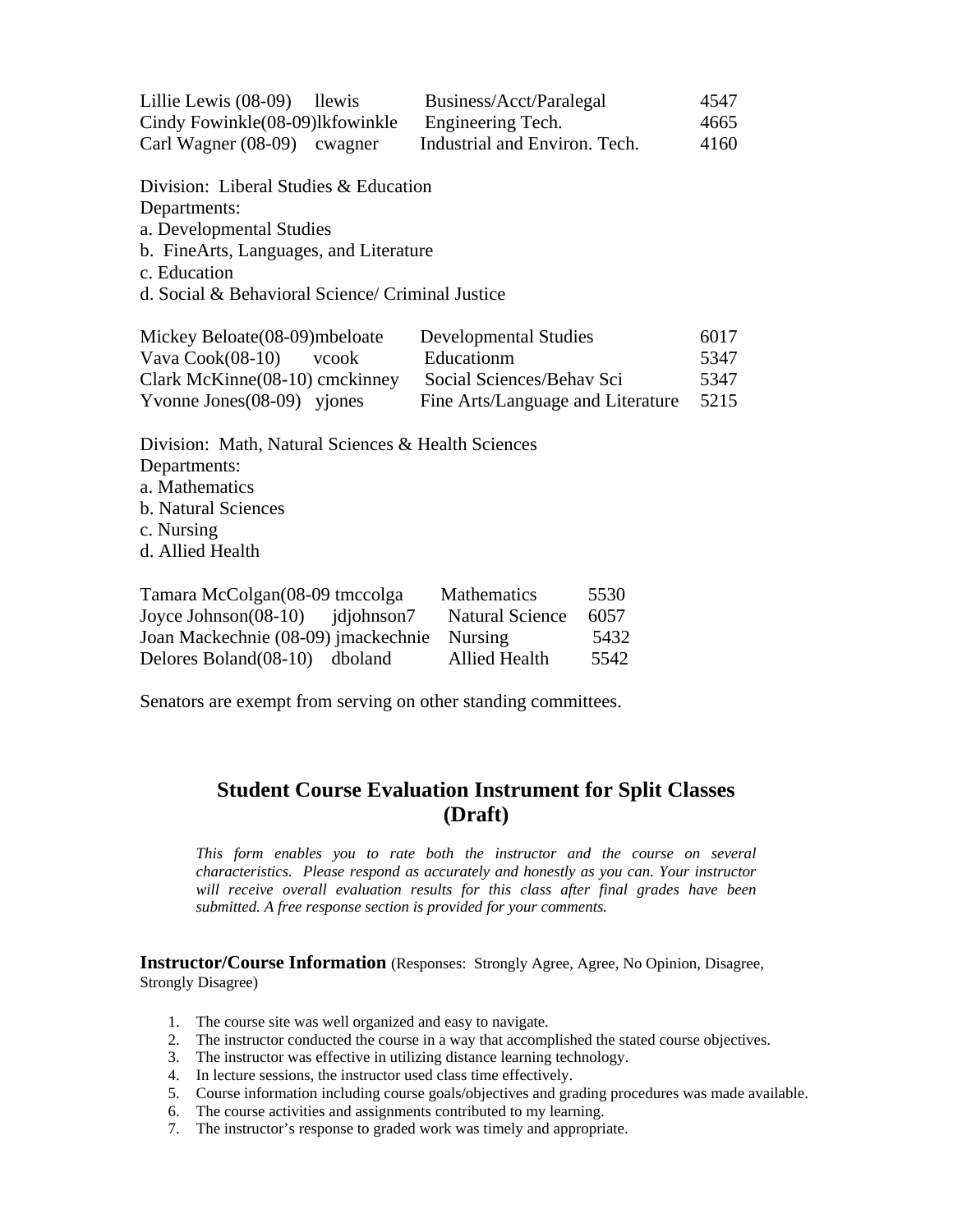- 8. The instructor responded to online requests for assistance in a timely manner.
- 9. The instructor made available a copy of the course syllabus.
- 10. I felt comfortable asking my instructor for help.
- 11. I have a better understanding of the subject content because of this course.
- 12. The instructor evaluated students on material/skills emphasized in the course outline.
- 13. This course was helpful for me in my program of study.
- 14. I would recommend this instructor to another student.

**Additional Information** (Responses: Strongly Agree, Agree, No Opinion, Disagree, Strongly Disagree)

- 15. The discussion forums or chat rooms were supportive of the learning experience.
- 16. The textbook and other course materials contributed to the learning experience.
- 17. The classroom/lab facility was appropriate and adequate.

**Student Information** (Responses: Yes, No, Prefer not to answer)

- 18. Was this a required course for you?
- 19. Are you a major in the area in which this course is being taught?
- 20. Did your previous educational background prepare you for taking this course?

### **Student Course Evaluation Instrument for Online Classes (Draft)**

*This form enables you to rate both the instructor and the course on several characteristics. Please respond as accurately and honestly as you can. Your instructor will receive overall evaluation results for this class after final grades have been submitted. A free response section is provided for your comments.* 

**Instructor/Course Information** (Responses: Strongly Agree, Agree, No Opinion, Disagree, Strongly Disagree)

- 18. The course site was well organized and easy to navigate.
- 19. The instructor conducted the course in a way that accomplished the stated course objectives.
- 20. The instructor was effective in utilizing distance learning technology.
- 21. I received regular communication from the instructor.
- 22. Course information including course goals/objectives and grading procedures was made available.
- 23. The course activities and assignments contributed to my learning.
- 24. The instructor's response to graded work was timely and appropriate.
- 25. The instructor responded to requests for assistance in a timely manner.
- 26. The instructor made a copy of the course syllabus available electronically.
- 27. I felt comfortable asking my instructor for help.
- 28. I have a better understanding of the subject content because of this course.
- 29. The instructor evaluated students on material/skills emphasized in the course outline.
- 30. This course was helpful for me in my program of study.
- 31. I would recommend this instructor to another student.

### **Additional Information** (Responses: Strongly Agree, Agree, No Opinion, Disagree, Strongly Disagree)

- 32. The discussions forums or chat rooms were supportive of the learning experience.
- 33. The textbook and other course materials contributed to the learning experience.
- 34. I felt part of a learning community.

#### **Student Information** (Responses: Yes, No, Prefer not to answer)

- 18. Was this a required course for you?
- 19. Are you a major in the area in which this course is being taught?
- 20. Did your previous educational background prepare you for taking this course?